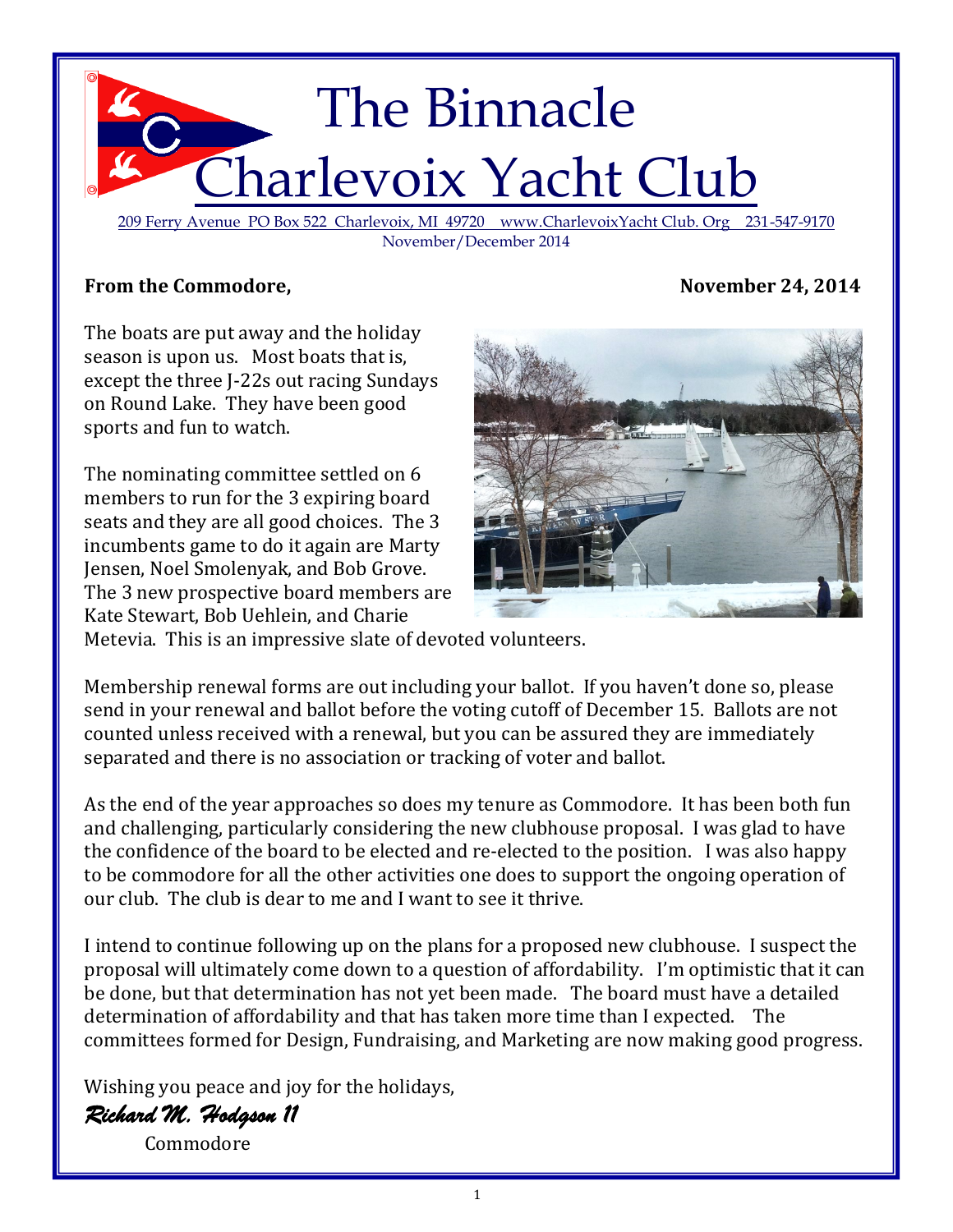## **Social Committee**

The Social Committee wishes to note that the Christmas party is Friday, December 19th. Please bring an appetizer to pass.

## **Media Contacts**

CYC has four media outlets. If you have photos, events, or other news to share with membership contact the following individuals:

Binnacle: Ron Herbst, rph@herbst.com email: Jerry Seymour, jescsscvx@yahoo.com Website: Jerry Seymour, jescsscvx@yahoo.com or Chris Lamb, Chris.lamb@me.com Facebook: Perry Hodgson, perry\_irish@yahoo.com The website could use some more photos from Red Fox 2014 and other club activities.

### **Private Parties**

The facility committee wishes to note that the clubhouse is available for rent. This is a rarely used, but very nice benefit of membership. If you are looking for a venue to host an event please contact a member of the facility committee to reserve the club. There is typically a small charge for use depending on the type of event. The rental reservation form contains some detail of responsibilities and club rules are included in the back of the membership directory.

### **Game Room Equipment**

The membership marketing committee would like to put some game room activities in one of the vacant spaces in the buildings immediately north of the clubhouse. If you have any games or equipment that you would be willing to donate or lend to the club for an activities room, please advise the commodore or someone on the facility committee. The club has long considered adding a pool table. Other games and equipment such as foosball, ping pong, video game setup, and seating could be useful.

## **June / July Cruise Schedule**

*June Cruise to Mackinaw Area - June 27th to approx. July 4th* This cruise departs June 27th and will cruise the waters in and around Mackinaw Island. In the next few months we will determine ports and firm up specific dates but plan on 7 to 10 days so people who want to get back for July 4th activities in Charlevoix can do so. We are calling this the **Group A** trip because some of us will use it as a jumping off spot for the North Channel cruise.

## *North Channel Cruise - approx. July 4th to July 18th*

This cruise begins as the Mackinaw Island Cruise ends. Departure place and time for **Group B** will be determined so anyone not on the Mac trip will link up sometime around July 4th in that area. This trip will travel as far as Killarney with numerous stops along the way. About two weeks will be planned out to around July 18th so those wanting to get back for Venetian Fest can do so.



Bay of Finn

Useful links:

North Channel video preview: [https://www.youtube.com/watch?v=Xm\\_OZ9iIIN4&list=PLFD61AF9C7B34DECC](https://www.youtube.com/watch?v=Xm_OZ9iIIN4&list=PLFD61AF9C7B34DECC) Great Lakes Cruise Club site : [www.glcclub.com](http://www.glcclub.com) Ontario site: <http://www.thenorthchannel.ca>

2014 Cruise to Traverse Bay video review: [https://www.dropbox.com/s/ksrdb5rwww0no1e/CYC%20TC.avi?dl=0](https://www.dropbox.com/s/ksrdb5rwww0no1e/CYC%20TC.avi?dl=0C:/Users/rpherbst/Documents/2%20Laurel%20Point,%20Huntington,%20WV%2025705%20to%20Arborview%20Dr,%20Traverse%20City,%20MI%2049685%20-%20Google%20Maps_files)

If interested in the cruise, please contact Max Carthew at: [maxc@omegapro.com](mailto:maxc@omegapro.com) or Roger Tyrrell at: [rtylkcx@nmo.net](mailto:rtylkcx@nmo.net)

## **Memberships**

Please send your membership renewal in ASAP to have your ballot counted and to facilitate all the other membership committee functions (i.e. ID cards, tickets, directory) that go along with renewals. Ballots are counted thru December 15th.

## **Binnacle and Calendar Publication**

The Binnacle is now being made available via email followed by posting to the CYC website. The website is also the best place to check the calendar for events: [www.charlevoixyachtclub.org](http://www.charlevoixyachtclub.org/)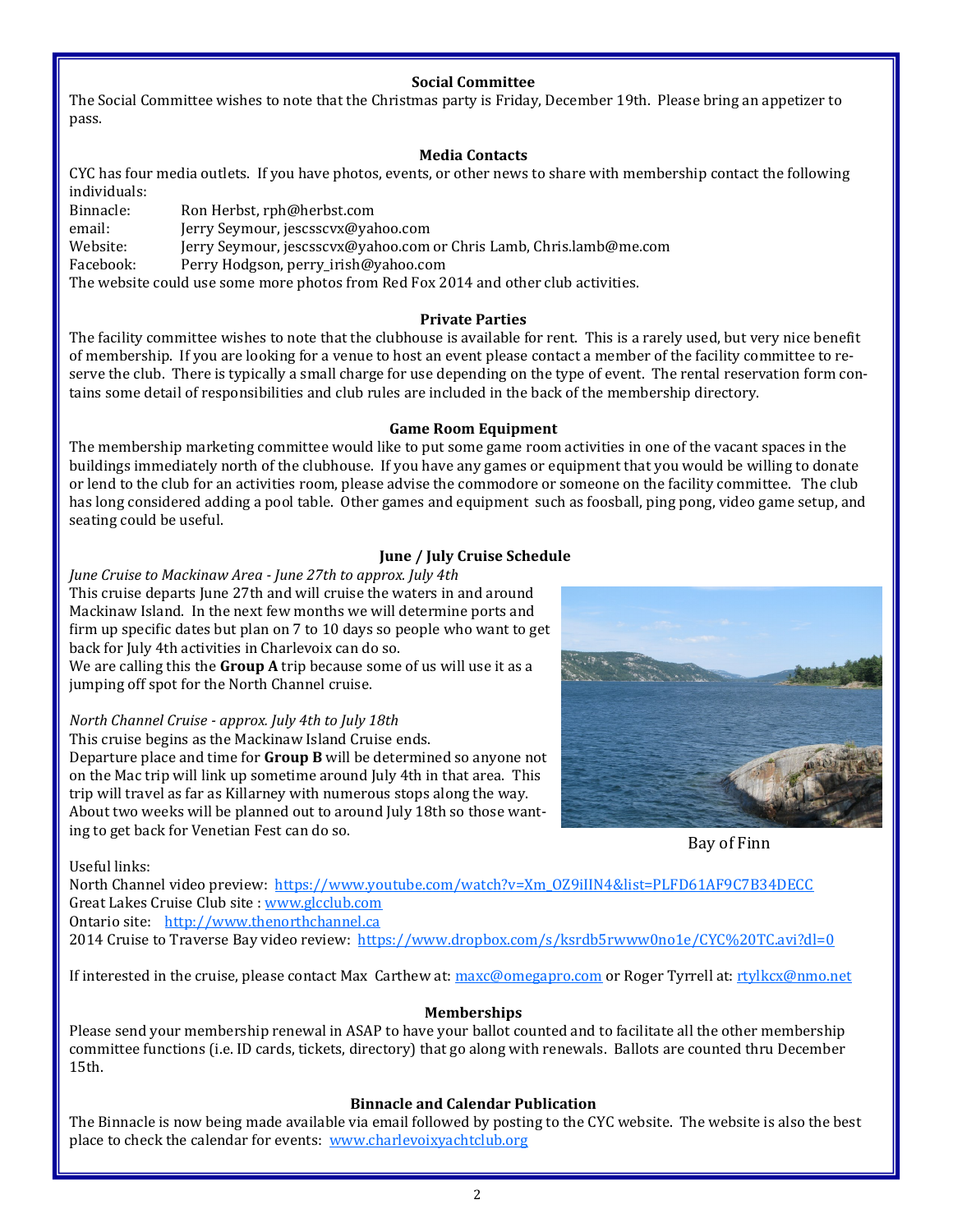## **CYC Awards Night**

The CYC Awards night was held November 1st at the club. It was a well-attended evening honoring achievement and sportsmanship. What follows is a list of the awards. There were two deserving extra recognition. Flyswatter/Mark & Carol Pirie took both the most improved skipper and best overall boat titles, and Keith Attee received the Barnes Cup for his outstanding multi-year volunteer efforts for club.

#### **Spring Series, Wednesday Night Races**

### **Fleet A Spinnaker**

1. Flyswatter, Mark & Carol Pirie 2. Ticket To Ride, Keith & Karen Attee

3. Reckless, Tom Barnes

### **Melges 24**

- 1. Zig Zag, Marty Jensen
- 2. Psycho, Mike Franklin
- 3. Padawan III, Chris & Autumn Lamb

#### **P-26 Fleet**

1. Cygnus, Jim Stewart

### **JAM**

- 1. Booma, Chuck Gosling
- 2. Ronin, Steve Boothe
- 3. Bald Eagle, Bob Muneio

### **Summer Series, Wednesday Night Races**

### **Fleet A Spinnaker**

- 1. Ronin, Steve Boothe
- 2. Reckless, Tom Barnes 3. Paleface Light, Bob Grove

## **Fleet B Spinnaker**

- 1. Flyswatter, Mark & Carol Pirie
- 2. Ticket To Ride, Keith & Karen Attee
- 3. Montuno, Matt Henninger

## **Melges 24**

- 1. Zig Zag, Marty Jensen
- 2. Psycho, Mike Franklin
- 3. Padawan III, Chris & Autumn Lamb

#### **P-26 Fleet**

- 1. Cygnus, Jim Stewart
- 2. Tireless, Mike & Pat Carland
- 3. Sandpiper, Mike & Sue Miller

#### **JAM**

- 1. Sonnett, Gina Lepman
- 2. Booma, Chuck Gosling
- 3. Sail La Vie, Sam & Cass Williamson

## **Fall Series, Wednesday Night Races**

## **Fleet A Spinnaker**

- 1. Ronin, Steve Boothe
- 2. TBD, Richard Lehmann / Kevin Meier

## 3. Jammin', Thomas Bosch

- **Fleet B Spinnaker**
- 1. Flyswatter, Mark & Carol Pirie
- 2. Nosurprise, Dave Irish
- 3. Ticket To Ride, Keith & Karen Attee

## **Melges 24**

- 1. Zig Zag, Marty Jensen
- 2. Psycho, Mike Franklin
- 3. Padawan III, Chris & Autumn Lamb

## **P-26 Fleet**

Sandpiper, Mike & Sue Miller Apothecary, John Ochs **JAM** Sail La Vie, Sam & Cass Williamson

# **Beaver Island Race**

**Spinnaker Division 1**

Booma, Chuck Gosling

- 1. Sandpiper, Mike & Sue Miller
	- 2. Sail La Vie, Sam & Cass Williamson
	- 3. Booma, Chuck Gosling

### **Spinnaker Division 2**

- 1. Ticket To Ride, Keith & Karen Attee
- 2. Montuno, Matt Henninger
- 3. Flyswatter, Steve Pirie

## **Overall Spinnaker**

1. Ticket To Ride, Keith & Karen Attee

## **Pine Lake Overnight**

## **JAM**

1. Booma, Chuck Gosling

**Spinnaker**

- 1. Ticket To Ride, Keith & Karen Attee
- 2. Montuno, Matt Henninger

## **Northport Race**

## **JAM**

- 1. Booma, Chip Coale
- 2. Mezzaluna, Ron DeCosse 3. Mischief, Will Harju
- **Combined**
- 
- 1. Sandpiper, Mike & Sue Miller
- 2. Apothecary, John Ochs
- 3. Summer Daze, Chris Shadek

## **No Boundaries Regatta**

#### **JAM Division 1**

- 1. Booma, Chuck Gosling
- 2. Apothecary, John Ochs

## **Spinnaker Division 2**

- 1. Flyswatter, Steve Pirie
- 2. Ticket To Ride, Keith & Karen Attee
- 3. Montuno, Matt Henninger

## **Venetian Cup**

Zig Zag, Marty Jensen

## **Pentad Cup**

JAM: Booma, Chuck Gosling Spinnaker: Ticket To Ride, Keith & Karen Attee

## **2014 Annual Awards**

**Best Overall Pearson 26:** Cygnus, Jim Stewart **Most Improved Skipper:** Mark Pirie **Best Overall Boat:** Flyswatter, Mark & Carol Pirie **Barnes Cup Service Award:** Keith Attee